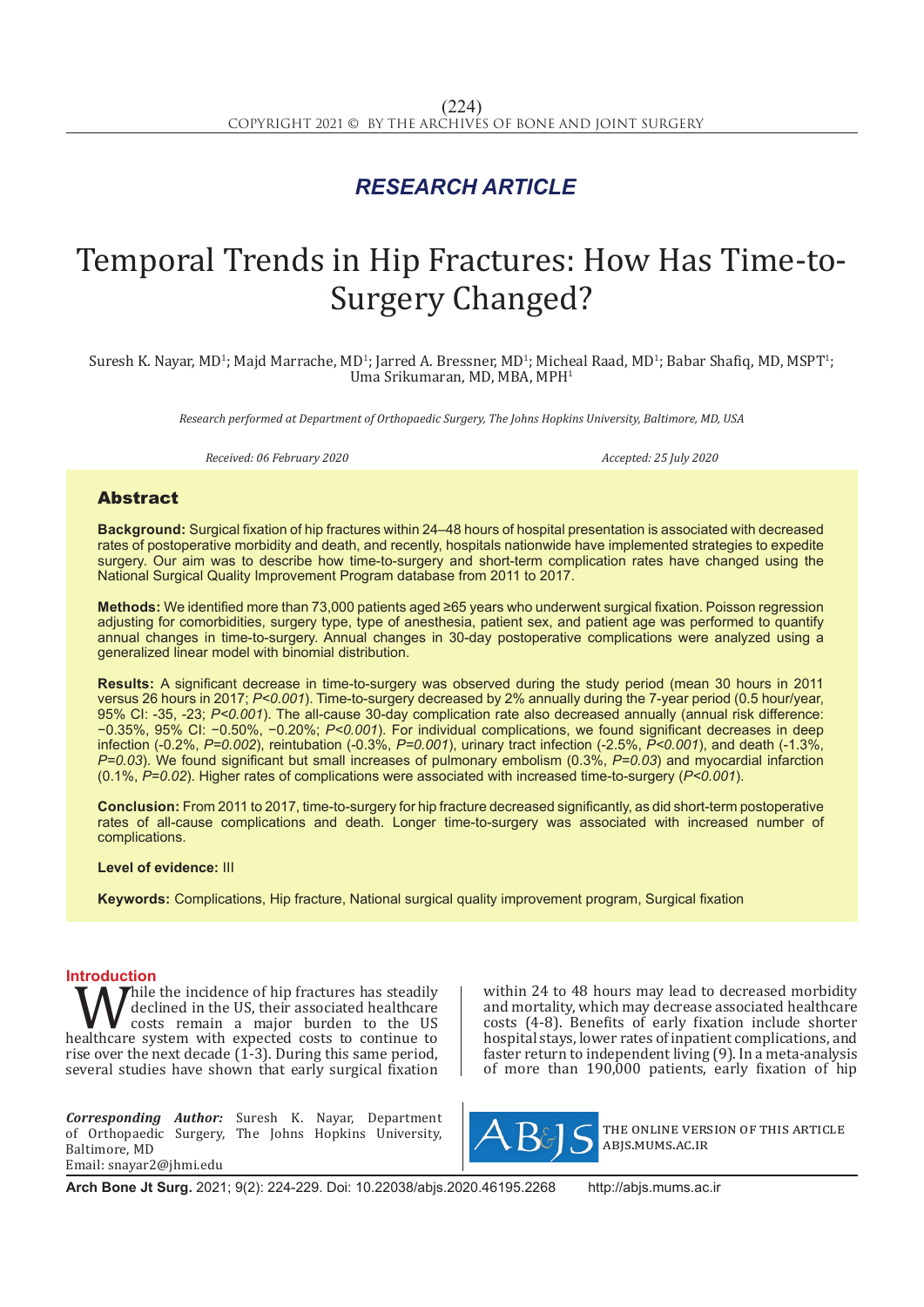THE ARCHIVES OF BONE AND JOINT SURGERY. ABJS.MUMS.AC.IR HIP FRACTURES: TIME-TO-SURGERY VOLUME 9. NUMBER 2. MARCH 2021

fractures was also associated with lower rates of death (5). In response to these observations, hospitals have employed several strategies aiming to reduce the time from admission to surgery with the intent of improving patient outcomes; however, periodic reassessment measuring the success of recent efforts in decreasing time-to-surgery and how patient outcomes are affected are needed  $(10)$ .

Decreasing time-to-surgery for hip fractures has important implications not only for patients and healthcare teams, but also for hospital managers who must justify resource allocations to support early surgery (11). Several factors are involved in decreasing time-to-surgery, and it is difficult to determine which are the most successful because hospital environments differ greatly from one another. Because hospital heterogeneity precludes an accurate national assessment of which factors may lead to the greatest decrease in time-to-surgery, our aim was to determine whether hospitals nationwide have seen decreased times-to-surgery overall and if there has been a correlation with decreased short-term morbidity and mortality.

#### **Materials and Methods**

#### *Cohort Selection*

This study was exempt from IRB review. We queried the American College of Surgeons National Surgical Quality Improvement Program (NSQIP) database to identify patients who underwent surgical fixation of hip fracture from January 2011 through December 2017. Heterogeneous data and small sample sizes precluded analysis of years before 2011. We identified 85,311 patients using the following Current Procedural Terminology (CPT) codes: 27235 (percutaneous fixation), 27236 (open treatment of femoral neck fracture, e.g. hemiarthroplasty), and 27244 or 27245 (open reduction and internal fixation or intramedullary nailing for intertrochanteric, peritrochanteric, or subtrochanteric fractures). We excluded 11,435 patients aged <65 years and 763 extreme outliers in time to surgery (>99th percentile, i.e., ≥168 hours), leaving 73,113 patients for analysis [Figure 1].



**Figure 1. Patient's selection flow chart showing identification of cohort who underwent surgical fixation for hip fractures from 2011 through 2017.**

#### *Patient Characteristics*

The median patient age was 87 years, and 72% of patients were women [Table  $\tilde{1}$ ]. The most frequent procedures were intramedullary nailing (47%) and open treatment of femoral neck fracture/hemiarthroplasty (36%). We also extracted data on race, BMI, and calculated modified Charlson Comorbidity Index (CCI) values adapted to the NSQIP database (12).

| Table 1. Characteristics of 75,115 Faticitis who onder went surgical Fixation for Hip Fractures in the<br>US, National Surgical Quality Improvement Program, 2011-2017 |                  |              |  |
|------------------------------------------------------------------------------------------------------------------------------------------------------------------------|------------------|--------------|--|
| <b>Variable</b>                                                                                                                                                        |                  | No. (%)      |  |
| Age (*Median, years)                                                                                                                                                   |                  | 87           |  |
| Gender                                                                                                                                                                 |                  |              |  |
|                                                                                                                                                                        | Female           | 52,560 (72%) |  |
| Race                                                                                                                                                                   |                  |              |  |
|                                                                                                                                                                        | White            | 54,285 (74%) |  |
|                                                                                                                                                                        | African American | 1,948 (3%)   |  |
|                                                                                                                                                                        | $Other**$        | 2,242 (3%)   |  |
|                                                                                                                                                                        | Unknown          | 14,638 (21%) |  |

**Table 1. Characteristics of 73,113 Patients who Underwent Surgical Fixation for Hip Fractures in the**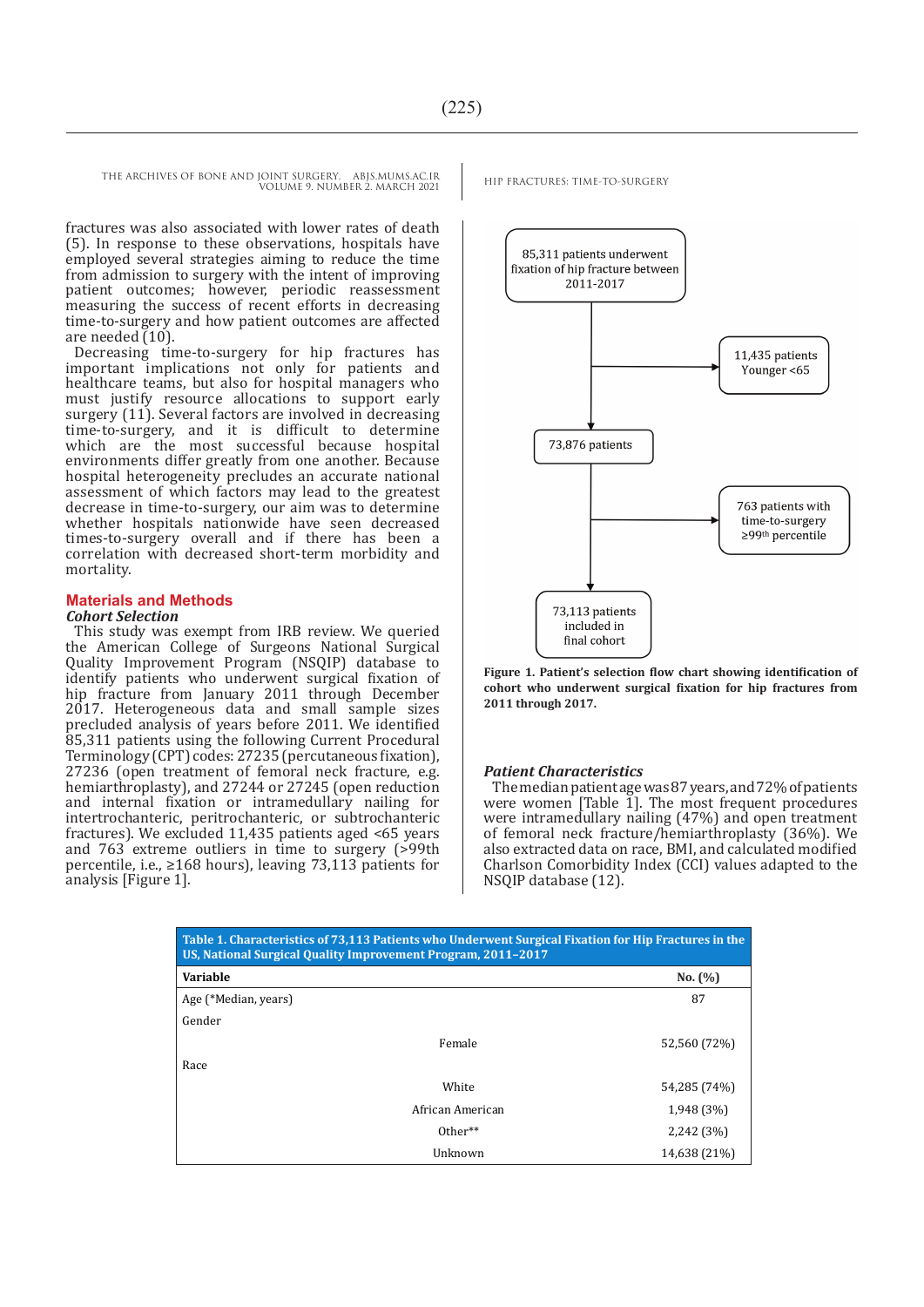| <b>Table 1. Continued</b>                                               |              |
|-------------------------------------------------------------------------|--------------|
| Current Smoker                                                          | 6,539 (9%)   |
| $BMI***$                                                                |              |
| < 18.5                                                                  | 14,182 (20%) |
| $18.5 - 24.9$                                                           | 30,663 (42%) |
| $25 - 29.9$                                                             | 17,960 (25%) |
| >30                                                                     | 9,517 (13%)  |
|                                                                         |              |
|                                                                         |              |
| Surgery                                                                 |              |
| Open Treatment of femoral neck fracture (e.g. hemiarthroplasty)         | 26,517 (36%) |
| ORIF of intertrochanteric, peritrochanteric or subtrochanteric fracture | 11,522 (16%) |
| IMN of intertrochanteric, peritrochanteric or subtrochanteric fracture  | 34,820 (48%) |
| Percutaneous fixation of femoral neck fracture                          | 254 (0.3%)   |
| Modified Charlson Comorbidity Index****                                 |              |
| 3                                                                       | 4,156 (6%)   |
| $\overline{4}$                                                          | 14,228 (20%) |
| 5                                                                       | 29,800 (41%) |
| 6                                                                       | 24,929 (34%) |

THE ARCHIVES OF BONE AND JOINT SURGERY. ABJS.MUMS.AC.IR HIP FRACTURES: TIME-TO-SURGERY VOLUME 9. NUMBER 2. MARCH 2021

\*Standard deviation cannot be computed as NSQIP reports >90 for patients older than 90 as opposed to their actual age; mean age was 82±7 years when changing those patients to 90 years of age. \*\*Other constitutes American Indians, Alaska native, Asian and Native Hawaiian. \*\*\*BMI data missing for 1.1% (n=791) of patients. \*\*\*\*Minimum value for modified Charlson comorbidity index is 3 due to inclusion of only patients older than 65.

#### *Outcomes of Interest*

Outcomes of interest were time-to-surgery, which we defined as the number of hours from hospital admission to start of surgery, and complications occurring within 30 days after surgery. We analyzed the following complications: superficial or deep wound infection, wound dehiscence, pneumonia, reintubation, pulmonary embolism, renal failure, urinary tract infection, stroke, myocardial infarction, cardiac arrest, and death.

#### *Statistical analysis*

Descriptive statistics were reported as mean ± standard deviation and count (percent) for continuous and categorical variables, respectively. To determine changes in time-to-surgery from 2011 to 2017, a multivariable linear regression analysis was performed adjusting for age, CCI, sex, procedure type, and type of anesthesia. To determine significant variability over time in the rates of individual complications, we used a Cochrane-Armitage test for trend. We also evaluated changes in all-cause complication rates with a generalized linear model with binomial distribution. To determine whether increased time-to-surgery was associated with higher complications rates, an analysis of variance with Tukey's multiple comparison test was used. Analyses were conducted using SAS, version 9.4, software (SAS Institute Inc., Cary, NC). Significance was set at *P < 0.05*.

#### **Results** *Time-to-Surgery*

Mean ± standard deviation time-to-surgery decreased significantly, from  $30 \pm 28$  hours in 2011 to  $26 \pm 24$  hours in 2017 (*P < 0.001*) [Figure 2]. After adjusting for age, sex,



**Figure 2. Annual mean time-to-surgery for 73,113 patients in the US with hip fractures showing a progressive downward trend,**  *P<0.05***. National Surgical Quality Improvement Program, 2011– 2017. Error bars, 95% confidence intervals.**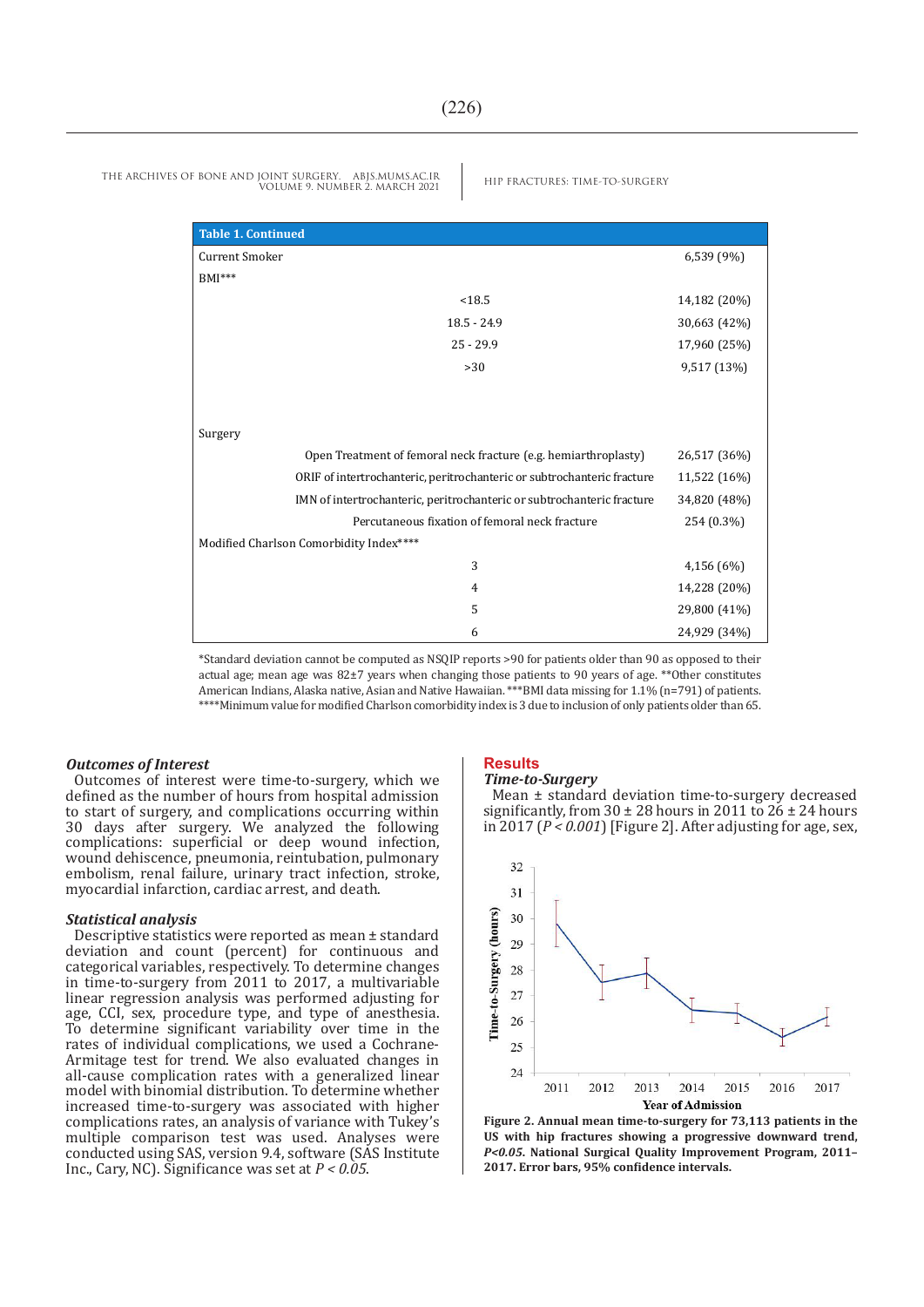THE ARCHIVES OF BONE AND JOINT SURGERY. ABJS.MUMS.AC.IR HIP FRACTURES: TIME-TO-SURGERY VOLUME 9. NUMBER 2. MARCH 2021

**Table 2. Univariate Analysis of Complication Rates after Surgical Fixation of Hip Fracture in 73,113 Patients in the US, National Surgical Quality Improvement Program, 2011–2017**

|                                     | N(%)      |           | P Value |
|-------------------------------------|-----------|-----------|---------|
| Complication                        | 2011      | 2017      |         |
| Cardiac arrest                      | 28 (0.8)  | 135(0.8)  | 0.36    |
| Death                               | 217 (6.3) | 936 (5.5) | 0.03    |
| Myocardial infarction               | 69 (2.0)  | 350(2.1)  | 0.02    |
| Pneumonia                           | 131(3.8)  | 682 (4.0) | 0.50    |
| Pulmonary embolism                  | 19(0.5)   | 145 (0.8) | 0.03    |
| Reintubation                        | 49 (1.4)  | 118 (1.1) | 0.001   |
| Renal failure                       | 12(0.35)  | 59 (0.35) | 0.12    |
| Stroke                              | 22(0.6)   | 135(0.8)  | 0.12    |
| Surgical site deep infection        | 14(0.4)   | 29(0.2)   | 0.002   |
| Surgical site superficial infection | 25 (0.72) | 121 (0.7) | 0.188   |
| Urinary tract infection             | 230 (6.7) | 719 (4.2) | < 0.001 |
| Wound dehiscence                    | 4(0.1)    | 15(0.1)   | 0.66    |

race, CCI, type of anesthesia, and procedure, there was an annual 2% decrease in time-to-surgery (0.5 hour/year, 95% CI: -35, -23; *P < 0.001*). Over the 7 year study period, there was a total 13% decrease in time-to-surgery (3.9 hours, 95% CI: -286, -177).

#### *Complication Rates*

From 2011 to 2017, we found a significant decrease in the rates of deep wound infection (*P<0.001*), reintubation (*P=0.001*), urinary tract infection (*P<0.001*), and death (*P=0.03*) [Table 2]. We found small but significant increases in the rates of pulmonary embolism (*P=0.03*) and myocardial infarction (P=0.02). There were no significant differences in any other complications evaluated. We found a significant annual decrease in the all-cause complication rate after adjusting for age, sex, race, CCI, anesthesia type and procedure type (annual risk difference: −0.4%; 95% CI: −0.5%, −0.2%; *P<0.001*). Finally, higher rates of complications were associated with increased time-to-surgery (*P<0.001*) [Table 3].

**Table 3. Number of Complications Experienced in 73,113 Patients in the US treated for hip fracture by Time-to-Surgery, National Surgical Quality Improvement Program, 2011–2017**

| <b>No. of Complications</b> | *Time-to-surgery (± standard deviation) |
|-----------------------------|-----------------------------------------|
|                             | $26.4 \pm 24.0$                         |
|                             | $29.7 + 27.1$                           |
|                             | $31.3 + 28.2$                           |
| $>=3$                       | $33.8 \pm 29.2$                         |

\*Mean time expressed in hours (*P < 0.001*).

#### **Discussion**

We found a cumulative 4-hour decrease in time-tosurgery from 2011 to 2017 for patients undergoing hip fracture fixation that correlated with decreased 30-day postoperative rates of deep infection, reintubation, urinary tract infection, and death. Further, increased timeto-surgery was associated with increased complications rates. These results may be used to support the allocation of healthcare resources for optimizing hip fracture care. Lowered rates of complications and death may yield considerable savings in both patients' lives and hospital expenditure.

Adopting comprehensive hip fracture care pathways to safely reduce time-to-surgery and post-operative complications is critical for hospitals to succeed in a new climate of value-based care. In 2018, the Centers for Medicare & Medicaid Services implemented an optional bundled payment system, the Bundled Payments for Care Improvement Advance Model (13, 14). The system is intended to encourage providers and administrators to redesign and adopt care pathways to reduce costs and improve patient outcomes often through expedited surgery. However, as these pathways become wide spread, avenues for identifying high-risk and comorbid patients who may need extended work-up or delayed surgery remains vital. Healthcare expenditure for these patients may vastly exceed their counterparts (15-17). Thus far, institutions that have successfully adopted perioperative protocols for hip fracture management have reported significant cost savings as well as additional sources of revenue through bundled payment (13).

In our analysis, the rates of two complications increased, but these increases were small (0.3% for pulmonary embolism and 0.1% for myocardial infarction). Several studies have shown that increased rates of pulmonary embolism may be attributed to both over-diagnosis as well as improved CT technology, with no change in pulmonary embolism-specific mortality (18-21). However, peri-operative myocardial infarction remains an important and independent contributor to mortality and continued optimization is required to avoid this complication (22).

Early or expedited surgery may not be possible for elderly patients with multiple comorbidities because medical optimization and further preoperative testing may be needed. Although a large meta-analysis of more than 190,000 patients showed decreased postoperative morbidity and mortality associated with surgery within 24 to 48 hours, it is difficult to account for confounders, such as comorbidities necessitating further testing, that may have caused delays in surgery for patients who underwent surgery >48 hours after presentation (5). In a study of 250 elderly patients with hip fractures, additional preoperative testing (including echocardiography, cardiac stress testing, carotid ultrasonography, ruleout of myocardial infarction, electroencephalography, implantable cardioverter defibrillator interrogation, and endoscopy) was performed for 67 patients, and only 2 of these patients were offered further care based on the testing results (23). Patients who underwent additional testing had a longer mean time to surgery (73 hours)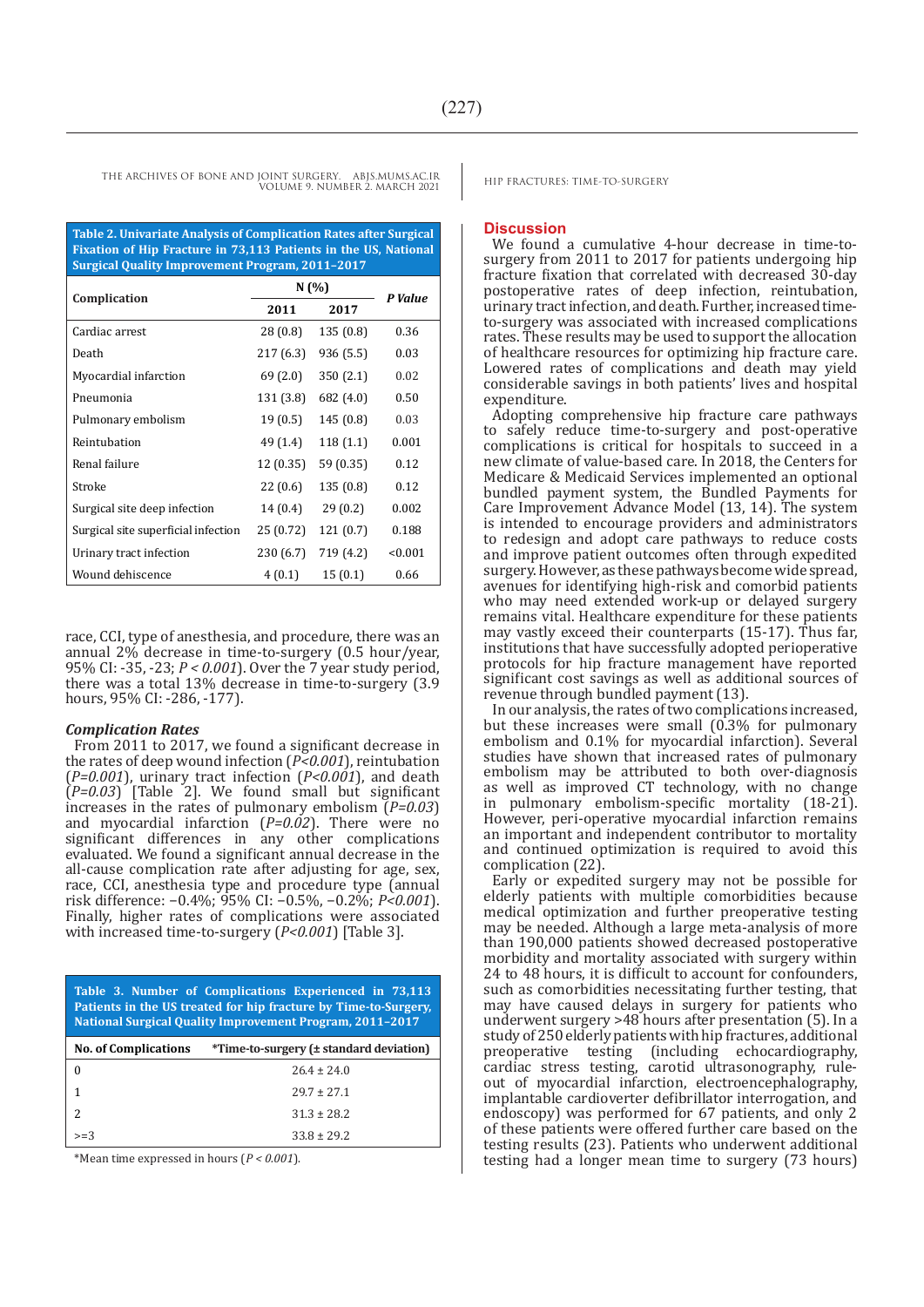THE ARCHIVES OF BONE AND JOINT SURGERY. ABJS.MUMS.AC.IR<br>HIP FRACTURES: TIME-TO-SURGERY VOLUME 9. NUMBER 2. MARCH 2021

compared with those who did not (37 hours), as well as a longer hospital stay (12 vs. 9 days). These findings suggest that routine extended preoperative testing beyond basic work-up may not necessarily improve outcomes but rather lead to delayed surgery and extended hospital stay. However, the decision to pursue additional preoperative testing before surgery should be weighed carefully on a case-by-case basis.

Strategies to expedite surgery depend on several factors, each of which can vary between hospitals (11). In addition to hospital resources, such as operating rooms, surgical and nursing staff, medical specialists, and laboratory/ imaging tests, other factors may delay time to surgery. For example, transferring patients to another hospital has been shown to significantly delay surgery. In a study of more than 49,000 hip fracture patients, 14% required inter-hospital transfer and were 3.2 and 2.6 times more likely to wait ≥5 and 2–4 days, respectively, before surgery (24). The time of day when patients arrive at the hospital is also associated with surgical timing. Because of hospital staffing and surgeon preference, nighttime surgeries may be deferred to the day; however, a study found no significant differences in mortality rates up to 2 years postoperatively between patients who underwent surgery during the day versus night (25). Finally, patient fitness and comorbidity exacerbation may also delay surgery to allow medical optimization.

There are limitations with this study. Recording of postoperative complications can be inaccurate in large databases (26). However, NSQIP may be a more accurate source of data than administrative databases, such as the National Inpatient Sample, or private analytics databases (27). We may not have captured all patients with a hip fracture during the study period because CPT code 27125 is commonly but erroneously used to bill for hip fracture treatment. It describes hemiarthroplasty performed for degenerative changes and not traumatic causes; however, it has been used by other authors to

identify patients with hip fracture (28). We assessed the temporal changes in time-to-surgery during a 7-year period because heterogeneous data and small sample sizes precluded analysis before 2011. Because this study relies on national survey data, it is unclear which hospital policies may have contributed to the greatest changes in time-to-surgery. Finally, these findings are observational and do not suggest causation.

In summary, we found that time-to-surgery and the rates of all-cause 30-day postoperative complications decreased from 2011 to 2017 for patients who underwent surgical fixation of hip fractures in the US. Although additional research is needed to determine which factors play the largest roles in optimizing outcomes and decreasing surgical timing, these encouraging results may motivate continued adoption of hip fracture care pathways and justify resource allocation to this cause.

#### **Acknowledgements**

Special thanks to Ms. Rachel Box, Ms. Jenni Weems, and Ms. Kerry Kennedy for manuscript preparation and editorial services.

**Disclosure:** The authors report no conflict of interest concerning the materials or methods used in this study or the findings specified in this paper.

Suresh K. Nayar MD<sup>1</sup> Maid Marrache MD<sup>1</sup> Jarred A. Bressner MD<sup>1</sup> Micheal Raad MD<sup>1</sup> Babar Shafiq MD MSPT<sup>1</sup> Uma Srikumaran MD MBA MPH<sup>1</sup> 1 Department of Orthopaedic Surgery, The Johns Hopkins University, Baltimore, MD

#### **References**

- 1. Lewiecki EM, Wright NC, Curtis JR, Siris E, Gagel RF, Saag KG, et al. Hip fracture trends in the United States, 2002 to 2015. Osteoporos Int. 2018; 29(3):717-722.
- 2. rauer CA, Coca-Perraillon M, Cutler DM, Rosen AB. Incidence and mortality of hip fractures in the United States. JAMA. 2009; 302(14):1573–9.
- 3. Burge R, Dawson-Hughes B, Solomon DH, Wong JB, King A, Tosteson A. Incidence and economic burden of osteoporosis-related fractures in the United States, 2005–2025. J Bone Miner Res. 2007; 22(3):465–75.
- 4. Klestil T, Röder C, Stotter C, Winkler B, Nehrer S, Lutz M, et al. Impact of timing of surgery in elderly hip fracture patients: a systematic review and metaanalysis. Sci Rep. 2018; 8(1):13933.
- 5. Moja L, Piatti A, Pecoraro V, Ricci C, Virgili G, Salanti G, et al. Timing matters in hip fracture surgery: patients

operated within 48 hours have better outcomes. A meta-analysis and meta-regression of over 190,000 patients. PLoS One. 2012;7(10):e46175.

- 6. Alvi HM, Thompson RM, Krishnan V, Kwasny MJ, Beal MD, Manning DW. Time-to-Surgery for Definitive Fixation of Hip Fractures: A Look at Outcomes Based Upon Delay. Am J Orthop (Belle Mead NJ). 2018; 47(9).
- 7. Fu MC, Boddapati V, Gausden EB, Samuel AM, Russell LA, Lane JM. Surgery for a fracture of the hip within 24 hours of admission is independently associated with reduced short-term post-operative complications. Bone Joint J. 2017; 99-B (9):1216-1222.
- 8. Judd KT, Christianson E. Expedited Operative Care of Hip Fractures Results in Significantly Lower Cost of Treatment. Iowa Orthop J. 2015; 35: 62–64.
- 9. Elfar JC, Daniel JL. Timing of Hip Fracture Surgery in